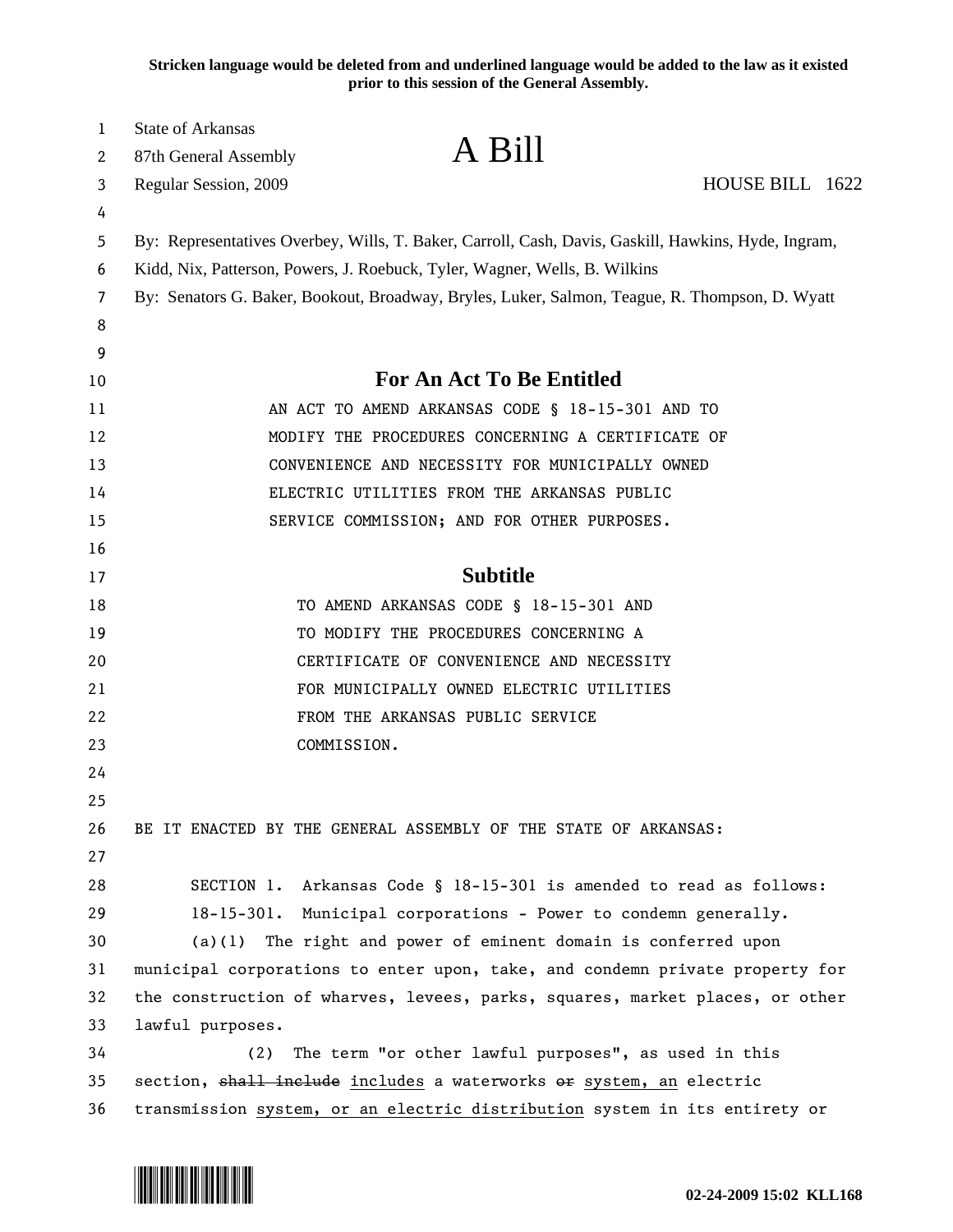**HB1622** 

1 any integral part thereof or any extension, addition, betterment, or 2 improvement to an existing waterworks  $e$  ar system, an electric transmission

3 system, or an electric distribution system owned or operated by a municipal 4 corporation.

5 (b)(1) For water works waterworks systems, it shall be no objection to 6 the exercise of power that the property to be condemned is located in a 7 different county from the municipal corporation.

8 (2) In addition, for electric transmission systems and electric 9 distribution systems, it shall be no objection to the exercise of power that 10 the property to be condemned is located outside the corporate limits of the 11 municipal corporation or in a county other than the one wherein the municipal 12 corporation is located.

13 (3) A municipal corporation shall have the power of eminent 14 domain for its electric transmission system and electric distribution system,

15 outside of its corporate limits without annexation of such territory,

16 regardless of whether the territory has been allocated to an electric public

17 utility or electric cooperative corporation, pursuant to a certificate of

18 convenience and necessity or other authority from the Arkansas Public Service

19 Commission, as long as the electric transmission system or electric

20 distribution system being constructed by the municipal corporation is only

21 for the purpose of serving customers of the municipal corporation and not for

22 the purpose of serving electric public utility customers or electric

23 cooperative customers at retail inside the territory allocated to an electric

24 public utility or electric cooperative corporation pursuant to a certificate

25 of convenience and necessity or other authority from the Arkansas Public

26 Service Commission.

27 (4)(A) Before a municipal corporation exercises the power of 28 eminent domain under this section, the municipal corporation shall provide 29 written notice to any electric public utility or electric cooperative 30 corporation that has received a certificate of convenience and necessity or 31 other authority from the Arkansas Public Service Commission to serve retail 32 customers in any area in which the power of eminent domain is to be 33 exercised.

34 (B)(i) The municipal corporation shall also file a copy of

35 the written notice required under subdivision  $(b)(4)(A)$  with the Arkansas

36 Public Service Commission.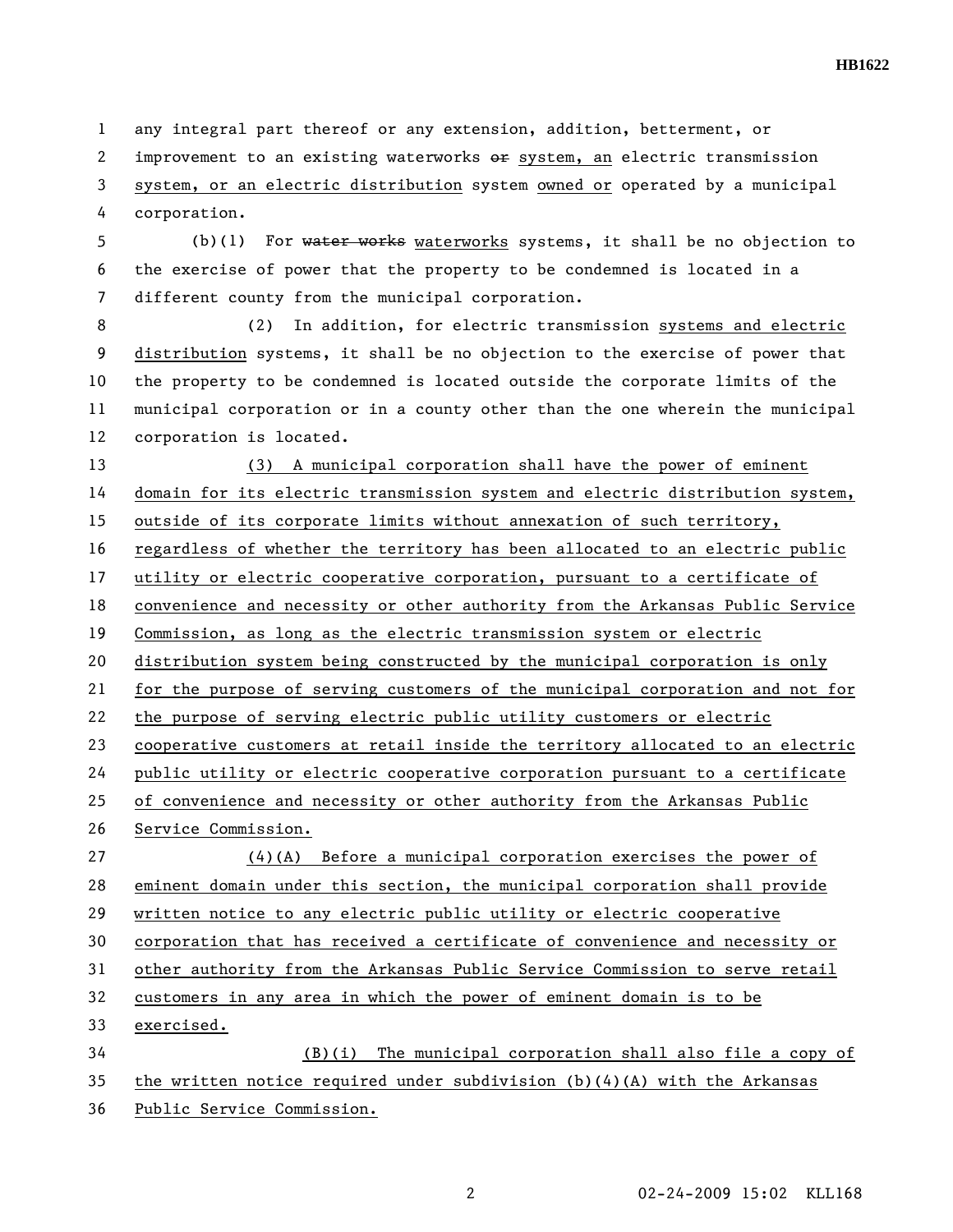**HB1622** 

| $\mathbf{1}$ | The notice shall contain information regarding<br>(ii)                        |  |  |
|--------------|-------------------------------------------------------------------------------|--|--|
| 2            | the facilities to be constructed by the municipal corporation in conjunction  |  |  |
| 3            | with the exercise of eminent domain, including without limitation routing,    |  |  |
| 4            | size, and voltage, in sufficient detail to reasonably allow the electric      |  |  |
| 5            | public utility or electric cooperative corporation to fully evaluate the      |  |  |
| 6            | impact of the facilities on public safety, reliability of the system of the   |  |  |
| 7            | electric public utility or electric distribution cooperative, or future       |  |  |
| 8            | system expansion plans of the electric public utility or electric cooperative |  |  |
| 9            | corporation.                                                                  |  |  |
| 10           | (C)(i) A municipal corporation shall not exercise the                         |  |  |
| 11           | power of eminent domain under this section without obtaining a certificate of |  |  |
| 12           | convenience and necessity from the Arkansas Public Service Commission if the  |  |  |
| 13           | electric public utility or electric cooperative corporation notifies the      |  |  |
| 14           | municipal corporation in writing within forty five (45) days of its receipt   |  |  |
| 15           | of such notice that the exercise of the power of eminent domain would         |  |  |
| 16           | specifically endanger public safety, negatively impact reliability, or        |  |  |
| 17           | conflict with future construction plans of the electric public utility or     |  |  |
| 18           | electric cooperative corporation.                                             |  |  |
| 19           | $(ii)(a)$ The written notice shall be in sufficient                           |  |  |
| 20           | detail to reasonably allow the municipal corporation to fully evaluate the    |  |  |
| 21           | problems identified.                                                          |  |  |
| 22           | In such event, the municipal corporation<br>(b)                               |  |  |
| 23           | may seek from the Arkansas Public Service Commission, in accordance with law, |  |  |
| 24           | a certificate of convenience and necessity and exercise the power of eminent  |  |  |
| 25           | domain as may be required by the municipal corporation.                       |  |  |
| 26           | $(c)(1)$ It shall be no objection to the exercise of power that the           |  |  |
| 27           | property to be condemned is a cemetery, provided that if the purpose for      |  |  |
| 28           | which the cemetery is being taken is for an impounding lake for a supply of   |  |  |
| 29           | water or to supplement a supply of water for the waterworks system of the     |  |  |
| 30           | municipality, including land occupied by the cemetery adjacent to the         |  |  |
| 31           | impounding lake taken to prevent pollution of the supply or for an impounding |  |  |
| 32           | dam to create the impounding lake.                                            |  |  |
| 33           | The power of a municipality to condemn a cemetery for those<br>(2)            |  |  |
| 34           | purposes shall extend to all cemeteries except those owned by the United      |  |  |
| 35           | States of America, the State of Arkansas, a county of the State of Arkansas,  |  |  |
| 36           | or a municipality of the State of Arkansas.                                   |  |  |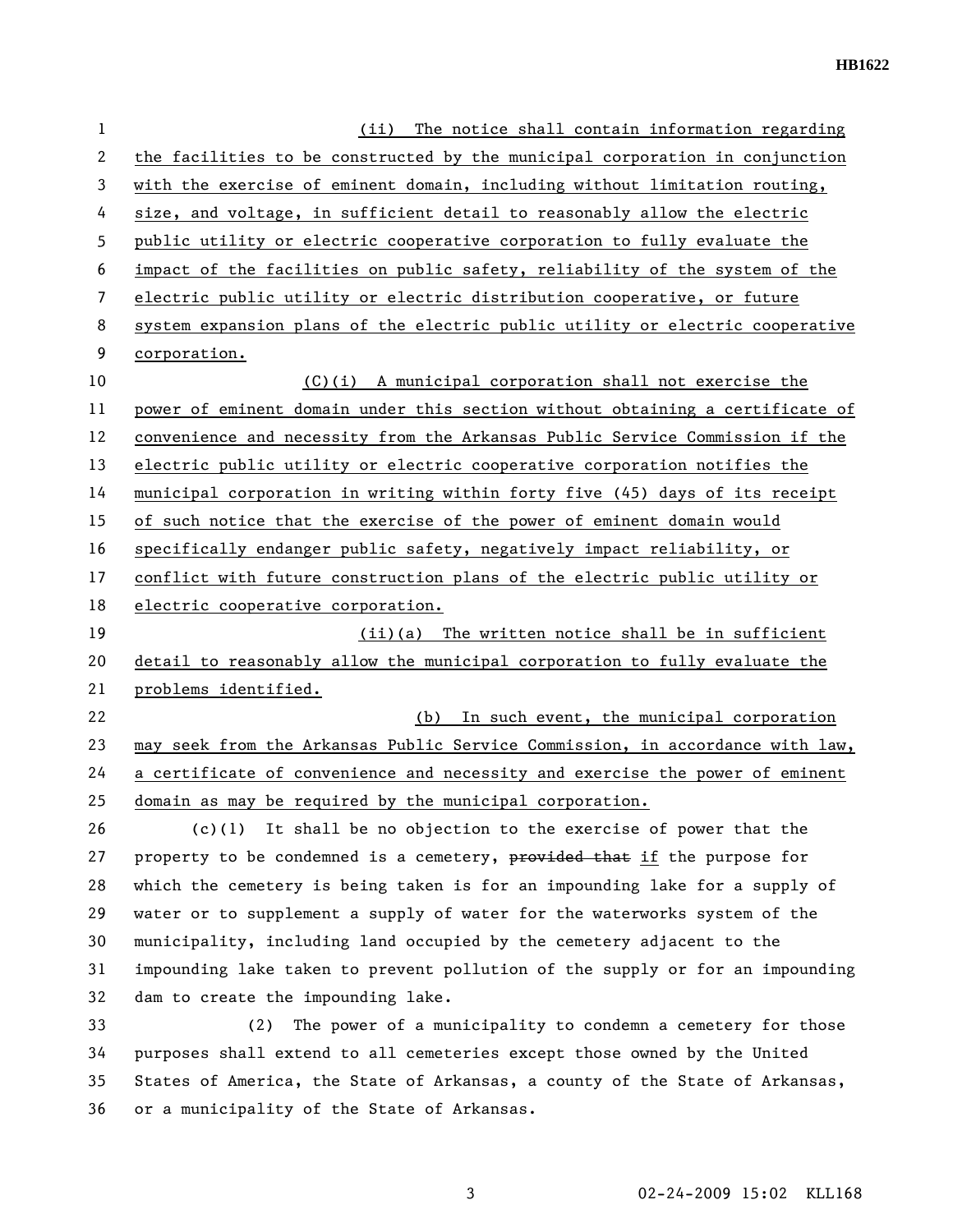1 (d)(1) In case of water pipelines  $e^{i\phi}$ , electric transmission 2 facilities, or electric distribution facilities, a right-of-way or easement 3 therefor may be condemned, and rights-of-way and easements for the pipelines 4 or, electric transmission facilities, or electric distribution facilities may 5 be condemned along and under railroad rights-of-way, provided that if the 6 ordinary use of the railroad rights-of-way are not obstructed thereby.

7 (2) The water pipelines  $\theta$ <sub>1</sub> electric transmission facilities, or 8 electric distribution facilities may be constructed and maintained across and 9 under lands and waters of the state, but the ordinary use of the lands and 10 waters shall not be unduly obstructed thereby.

11 (3)(A) The water pipelines  $e^{i\phi}$ , electric transmission facilities, 12 or electric distribution facilities may be constructed and maintained under, 13 across, and along public highways, roads, streets, and alleys, but the 14 ordinary use of the public highways, roads, streets, and alleys shall not be 15 unduly obstructed thereby.

16 (B) At its own expense, the municipality constructing the 17 water pipelines  $\Theta$ r, electric transmission facilities, or electric 18 distribution facilities shall properly backfill the trench in which the 19 pipeline  $er_1$  electric transmission lines, or electric distribution lines are 20 laid and shall restore any sidewalks, curbs, gutters, pavements, or surfacing 21 cut or damaged by the construction or maintenance.

22 (e)(1) As used in this section, the terms "electric transmission 23 system or systems", "electric transmission facilities", and "electric 24 transmission lines" mean electric utility properties and facilities necessary 25 for transmitting electricity at sixty-nine (69) kilovolts (69 kV) phase-to-26 phase or higher and not for service to a directly tapped, retail, end-use 27 customer or customers or any wholesale customer or customers, except 28 municipal corporations. Any electric utility properties and facilities 29 necessary for transmitting electricity at sixty-nine (69) kilovolts (69 kV) 30 phase-to-phase or higher constructed on lands acquired in whole or in part by 31 the municipal corporation utilizing the power of eminent domain granted in 32 this section may be connected only with the following defined entities for 33 the life of the properties and facilities and no others:

34 (A) The municipal corporation's electric generation or 35 transmission or distribution system;

36 (B) Any electric utility or an independent transmission